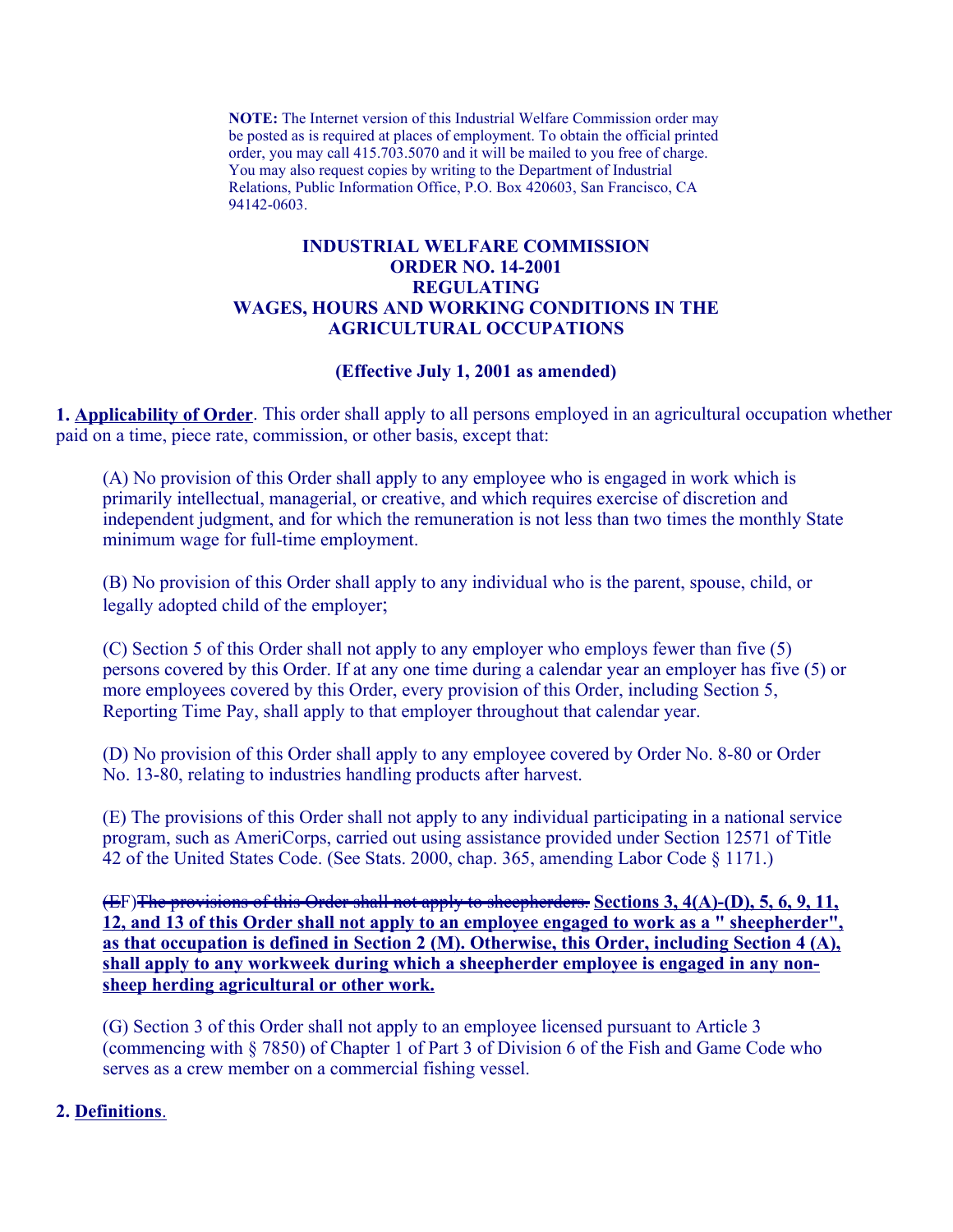- (A) "Commission" means the Industrial Welfare Commission of the State of California.
- (B) "Division" means the Division of Labor Standards Enforcement of the State of California.
- (C) "Employ" means to engage, suffer, or permit to work.

(D) "Employed in an agricultural occupation," means any of the following described occupations:

(1) The preparation, care, and treatment of farm land, pipeline, or ditches, including leveling for agricultural purposes, plowing, discing, and fertilizing the soil;

(2) The sowing and planting of any agricultural or horticultural commodity;

(3) The care of any agricultural or horticultural commodity, as used in this subdivision, "care" includes, but is not limited to, cultivation, irrigation, weed control, thinning, heating, pruning, or tying, fumigating, spraying, and dusting;

(4) The harvesting of any agricultural or horticultural commodity, including but not limited to, picking, cutting, threshing, mowing, knocking off, field chopping, bunching, baling, balling, field packing, and placing in field containers or in the vehicle in which the commodity will be hauled, and transportation on the farm or to a place of first processing or distribution;

(5) The assembly and storage of any agricultural or horticultural commodity, including but not limited to, loading, road siding, banking, stacking, binding, and piling;

(6) The raising, feeding and management of livestock, fur bearing animals, poultry, fish, mollusks, and insects, including but not limited to herding, housing, hatching, milking, shearing, handling eggs, and extracting honey;

(7) The harvesting of fish, as defined by Section 45 of the Fish and Game Code, for commercial sale;

(8) The conservation, improvement or maintenance of such farm and its tools and equipment.

(E) "Employee" means any person employed by an employer.

(F) "Employer" means any person as defined in Section 18 of the Labor Code, who directly or indirectly, or through an agent or any other person, employs or exercises control over the wages, hours, or working conditions of any person.

(G) "Hours worked" means the time during which an employee is subject to the control of an employer, and includes all the time the employee is suffered or permitted to work, whether or not required to do so.

(H) "Minor" means, for the purpose of this Order, any person under the age of eighteen (18) years.

## **(I)** "**Non-sheep herding work" means any work except the work defined in section 2(N) above**.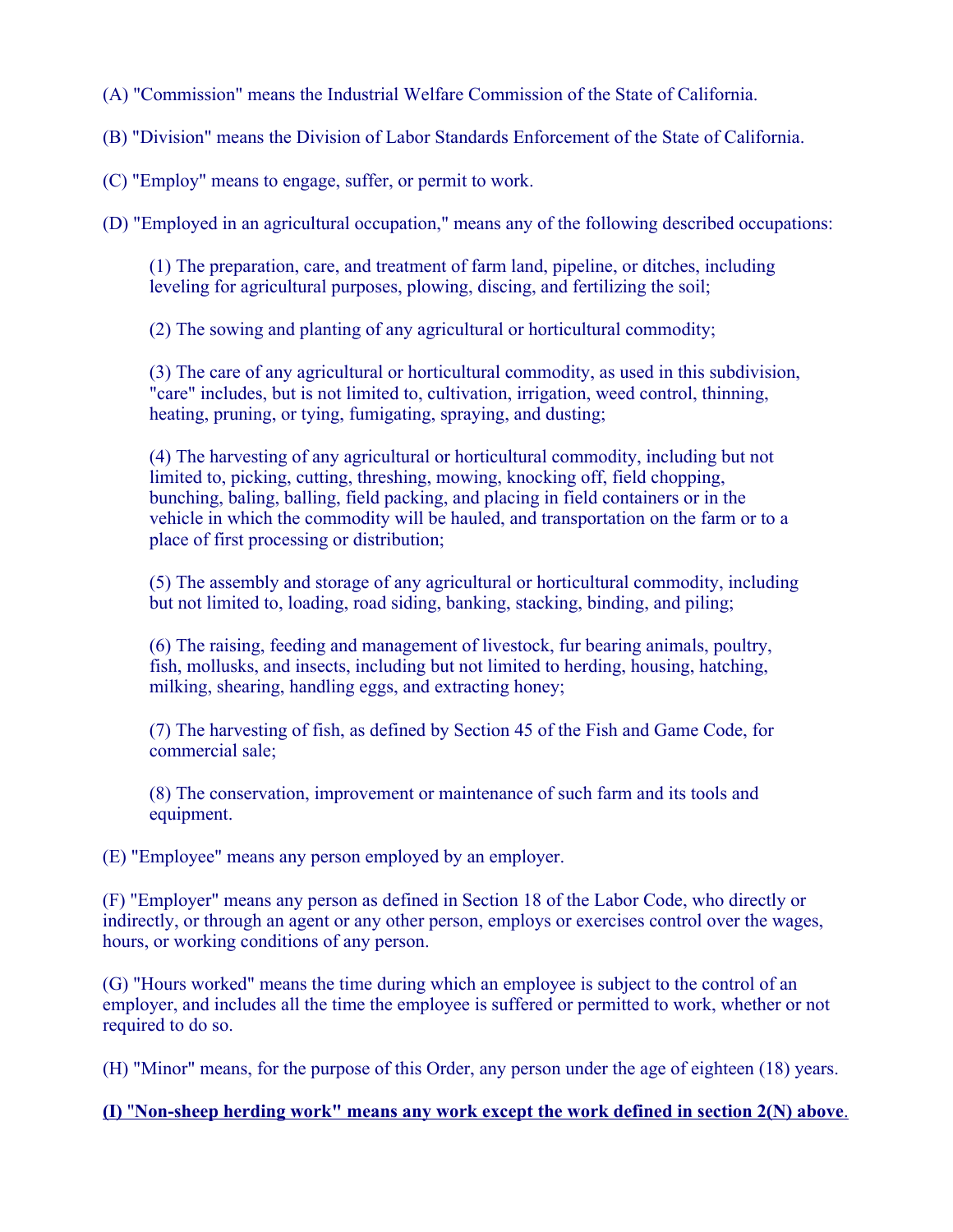**(J) "Open range sheep herding" means, generally, sheep herding on land that is not cultivated, but produces native forage ("browse" or herbaceous food that is available to livestock or game animals) for animal consumption, and includes land that is re-vegetated naturally or artificially to provide forage cover that is managed like range vegetation. The range may be on private, federal, or state land. Typically, the land is not only non-cultivated, but not suitable for cultivation because it is rocky, thin, semiarid, or otherwise poor. Also, many acres of range land are required to graze one animal unit (five sheep) for one month. By its very nature, open range sheep herding is conducted over wide expanses of land, such as thousands of acres.** 

 $(+K)$  "Outside Salesperson" means any person, 18 years of age or over, who customarily and regularly works more than half the working time away from the employer's place of business selling tangible or intangible items or obtaining orders or contracts for products, services or use of facilities.

(J L) "Piece rate basis" is a method of payment based on units of production or a fraction thereof.

(KM) "Primarily" as used in Section 1, Applicability, means more than one-half the employee's work time.

(EN) "Sheepherder" means any individual, who tends flocks of sheep grazing on range or pasture; who moves sheep to and about an area assigned for grazing; who prevents sheep from wandering or becoming lost, using trained dogs to round up strays and protect sheep against predators and the eating of poisonous plants; who assists in the lambing, docking and shearing of sheep; who feeds sheep supplementary rations; and who waters sheep. **is employed to do the following: tend flocks of sheep grazing on range or pasture; move sheep to and about an area assigned for grazing; prevent sheep from wandering or becoming lost, or using trained dogs to round up strays and protect sheep against predators and the eating of poisonous plants; assist in the lambing, docking, and shearing of sheep; provide water or feed supplementary rations to sheep; and perform the work of a sheepherder pursuant to an approved job order filed under the provisions of Section 101(a)(15)(H)(ii)(a) of the federal Immigration and Nationality Act (commonly referred to as the "H2A" program (see U.S.C. Section 1101 et seq), or any successor provisions.** 

(MO) "Shift" means designated hours of work by an employee, with a designated beginning time and quitting time.

(NP) "Split shift" means a work schedule which is interrupted by non-paid non-working periods established by the employer, other than bona fide rest or meal periods.

(OQ) "Wages" includes all amounts for labor performed by employees of every description, whether the amount is fixed or ascertained by the standard of time, task, piece, commission basis, or other method of calculation.

(PR) "Workday" means any consecutive 24 hours beginning at the same time each calendar day.

(QS) "Workweek" means any seven (7) consecutive days, starting with the same calendar day each week. "Workweek" is a fixed and regularly recurring period of 168 hours, seven (7) consecutive 24-hour periods.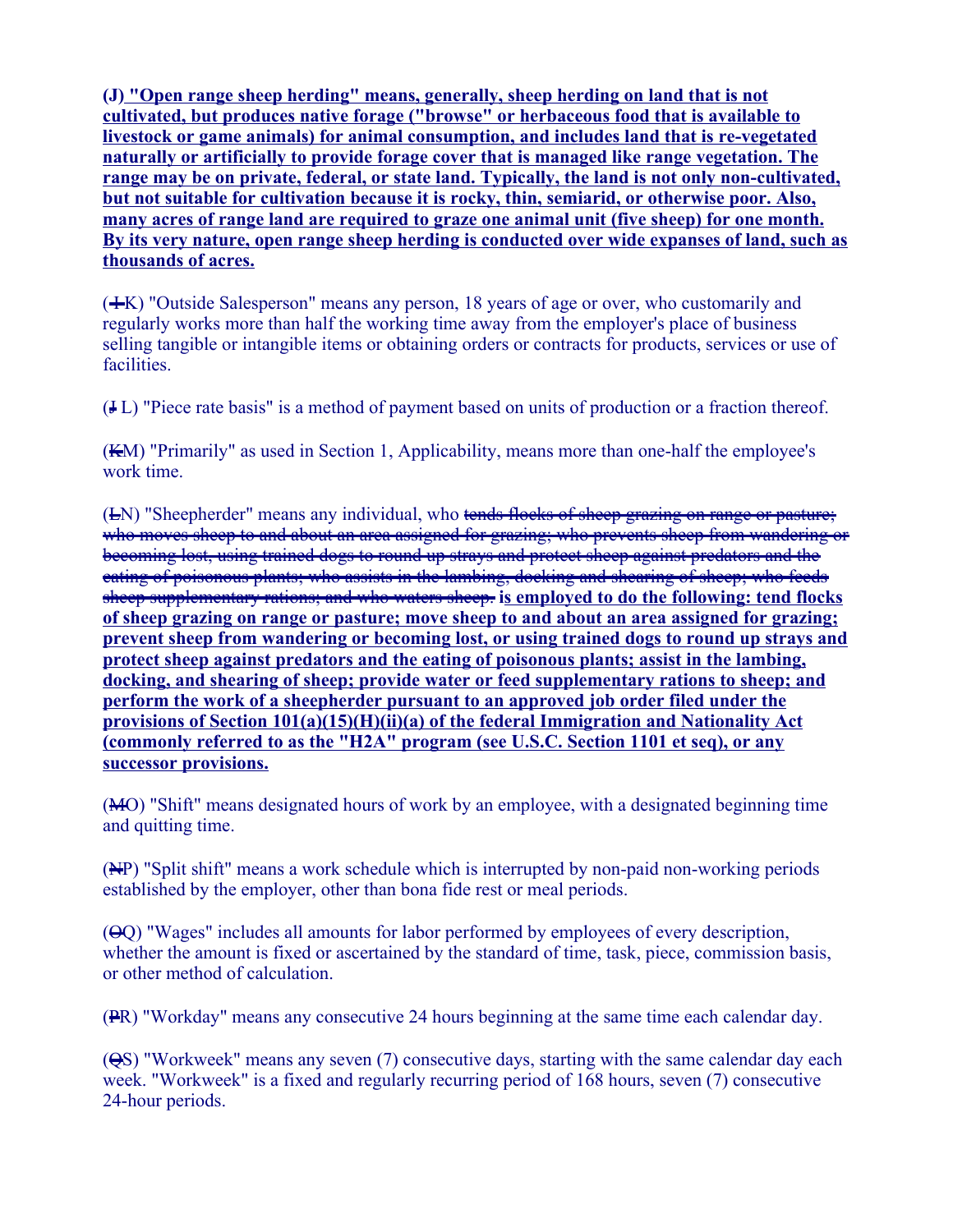## **3. Hours and Days of Work**.

(A) The following overtime provisions are applicable to employees eighteen (18) years of age or over and to employees sixteen (16) or seventeen (17) years of age who are not required by law to attend school: such employees shall not be employed more than ten (10) hours in any one workday or more than six (6) days in any workweek unless the employee receives one and one-half (1 1/2) times such employee's regular rate of pay for all hours worked over ten (10) hours in any workday and for the first eight (8) hours on the seventh (7th) day of work and double the employee's regular rate of pay for all hours worked over eight (8) on the seventh (7th) day of work in the workweek.

(See California Labor Code, sections 1391 and 1394)

### **(VIOLATIONS OF CHILD LABOR LAWS are subject to civil penalties of from \$100 to \$5,000 as well as to criminal penalties provided herein. Refer to California Labor Code Sections 1285 to 1311 and 1390 to 1398 for additional restrictions on the employment of minors. Employers should ask school districts about required work permits.)**

(B) An employee may be employed on seven (7) workdays in one workweek with no overtime pay required when the total hours of employment during such workweek do not exceed thirty (30) and the total hours of employment in any one workday thereof do not exceed six (6).

(C) The provisions of subsection (A) above shall not apply to an employee covered by this Order during any week in which more than half of such employee's working time is devoted to performing the duties of an irrigator.

(D) The provisions of this section are not applicable to employees whose hours of service are regulated by:

(1) The United States Department of Transportation Code of Federal Regulations, title 49, sections 395.1 to 395.13, Hours of Service of Drivers; or

(2) Title 13 of the California Code of Regulations, subchapter 6.5, sec. 1200 and following sections, regulating hours of drivers.

(E) This section shall not apply to any employee covered by a collective bargaining agreement if said agreement provides premium wage rates for overtime work and a cash wage rate for such employee of not less than one dollar (\$1.00) per hour more than the minimum wage

## **4. Minimum Wages.**

(A) Every employer shall pay to each employee wages not less than six dollars and twenty five cents (\$6.25) per hour for all hours worked, effective January 1, 2001, and not less than six dollars and seventy five cents (\$6.75) per hour for all hours worked effective January 1, 2002, except:

(1) LEARNERS. Employees during their first one hundred and sixty (160) hours of employment in occupations in which they have no previous similar or related experience, may be paid not less than eighty-five percent (85%) of the minimum wage rounded to the nearest nickel.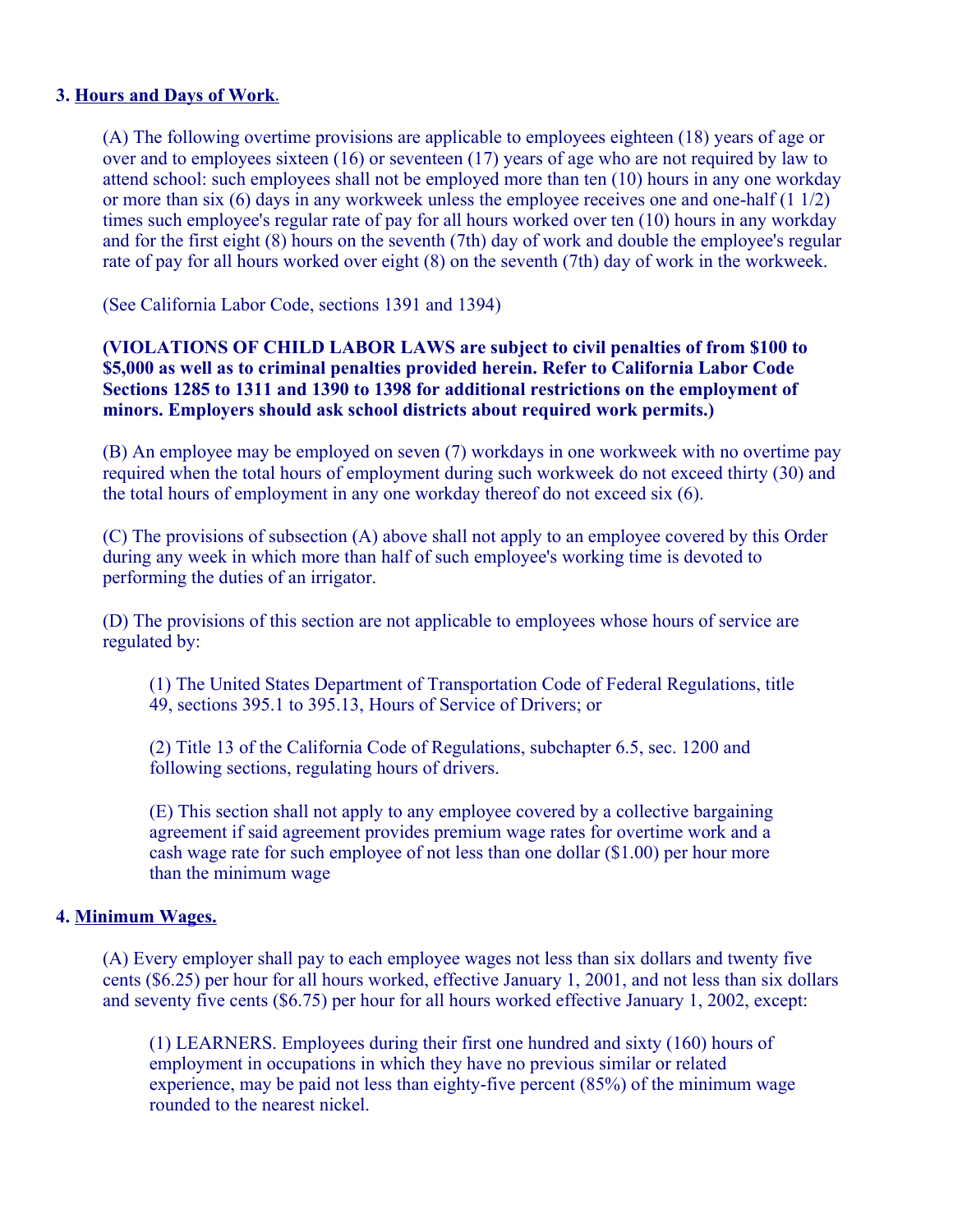(B) Every employer shall pay to each employee, on the established payday for the period involved, not less than the applicable minimum wage for all hours worked in the payroll period, whether the remuneration is measured by time, piece, commission, or otherwise.

(C) When an employee works a split shift, one hour's pay at the minimum wage shall be paid in addition to the minimum wage for that workday, except when the employee resides at the place of employment.

(D) The provisions of this section shall not apply to apprentices regularly indentured under the State Division of Apprenticeship Standards.

**(E) Effective July 1, 2001, the minimum wage for all sheepherders shall be \$1,050.00 per month; effective July 1, 2002 the minimum wage for all sheepherders shall be \$1,200.00 per month. Wages paid to sheepherders shall not be offset by meals or lodging provided by the employer** 

## **5. Reporting Time Pay.**

(A) Each workday an employee is required to report for work and does report, but is not put to work or is furnished less than half said employee's usual or scheduled day's work, the employee shall be paid for half the usual or scheduled day's work, but in no event for less than two (2) hours nor more than four (4) hours, at the employee's regular rate of pay, which shall not be less than the minimum wage.

(B) If an employee is required to report for work a second time in any one workday and is furnished less than two hours of work on the second reporting, said employee shall be paid for two hours at the employee's regular rate of pay, which shall not be less than the minimum wage.

(C) The foregoing reporting time pay provisions are not applicable when:

(1) Operations cannot commence or continue due to threats to employees or property; or when recommended by civil authorities; or

(2) Public utilities fail to supply electricity, water, or gas, or there is a failure in the public utilities, or sewer system; or

(3) The interruption of work is caused by an Act of God or other cause not within the employer's control.

(D) This section shall not apply to an employee on paid standby status who is called to perform assigned work at a time other than the employee's scheduled reporting time.

## **6. Licenses for Disabled Workers.**

(A) A license may be issued by the Division authorizing employment of a person whose earning capacity is impaired by physical disability or mental deficiency at less than the minimum wage. Such licenses shall be granted only upon joint application of employer and employee and employee's representative if any.

(B) A special license may be issued to a nonprofit organization such as a sheltered workshop or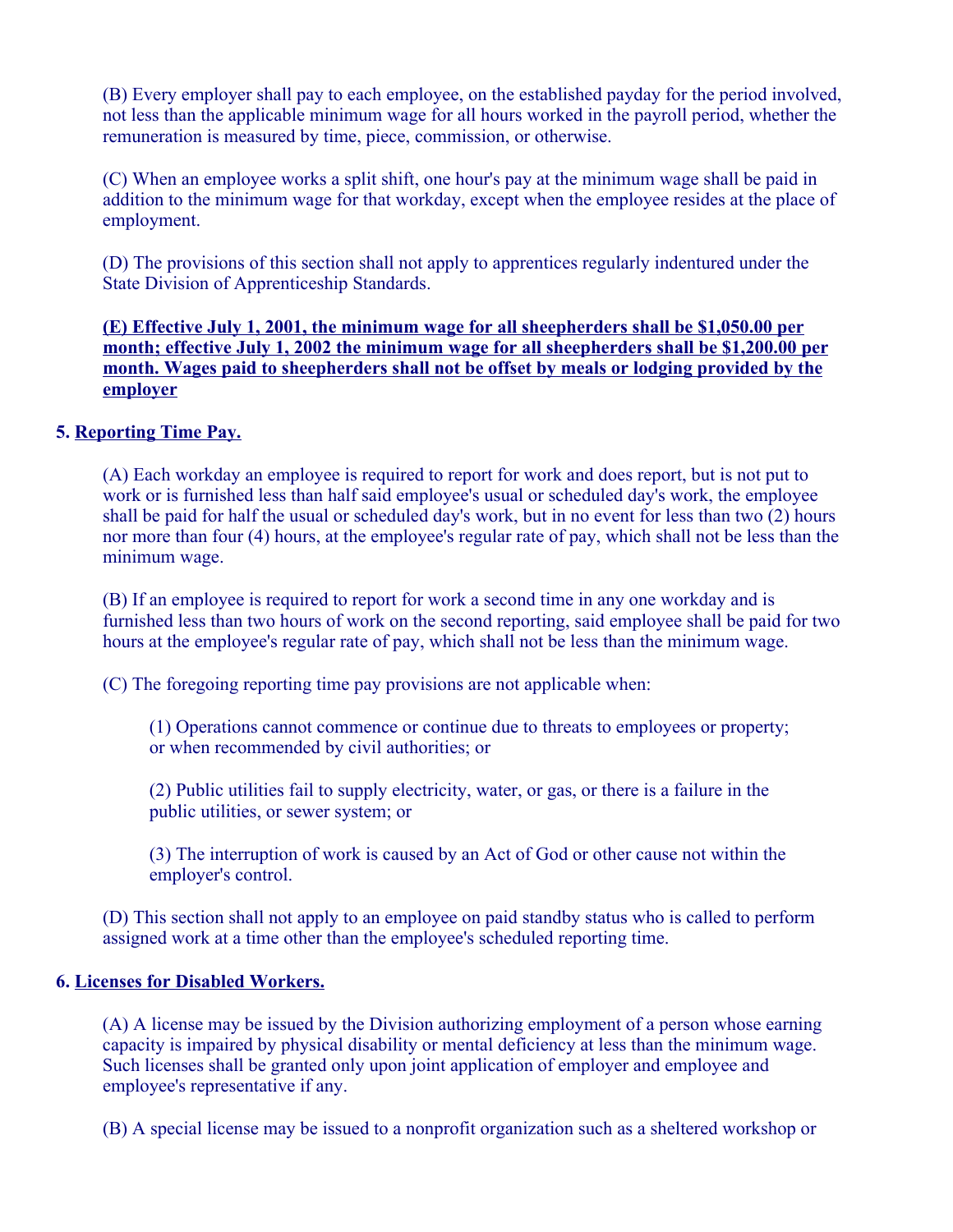rehabilitation facility fixing special minimum rates to enable the employment of such persons without requiring individual licenses of such employees.

(C) All such licenses and special licenses shall be renewed on a yearly basis or more frequently at the discretion of the Division.

(See California Labor Code, Sections 1191 and 1191.5.)

## **7. Records.**

(A) Every employer shall keep accurate information with respect to each employee I including the following:

(1) Full name, home address, occupation and social security number.

(2) Birth date, if under 18 years, and designation as a minor.

(3) Time records showing when the employee begins and ends each work period. Meal periods, split shift intervals and total daily hours worked shall also be recorded. Meal periods during which operations cease and authorized rest periods need not be recorded.

(4) Total wages paid each payroll period, including value of board, lodging, or other compensation actually furnished to the employee.

(5) Total hours worked in the payroll period and applicable rates of pay. This information shall be made readily available to the employee upon reasonable request.

(6) When a piece rate or incentive plan is in operation, piece rates or an explanation of the incentive plan formula shall be provided to employees. An accurate production record shall be maintained by the employer.

## **(B) Employers of sheepherders shall keep accurate information with respect to sheepherder employees, including an itemized statement showing applicable rates of pay for sheep herding and any applicable non-sheep herding agricultural or other work, all deductions, dates of period for which paid, name and social security number (if any) of employee, and name of employer.**

(BC)Every employer shall semi-monthly or at the time of each payment of wages furnish each employee, either as a detachable part of the check, draft, or voucher paying the employee's wages, or separately, an itemized statement in writing showing: (1) all deductions; (2) the inclusive dates of the period for which the employee is paid; (3) the name of the employee or the employee's social security number; and (4) the name of the employer, provided all deductions made on written orders of the employee may be aggregated and shown as one item.

## **(D) Every employer of a sheepherder shall annually notify the sheepherder of his or hers rights and obligations under state and federal law.**

(CE) All required records shall be in the English language and in ink or other indelible form, properly dated, showing month, day and year, and shall be kept on file by the employer for at least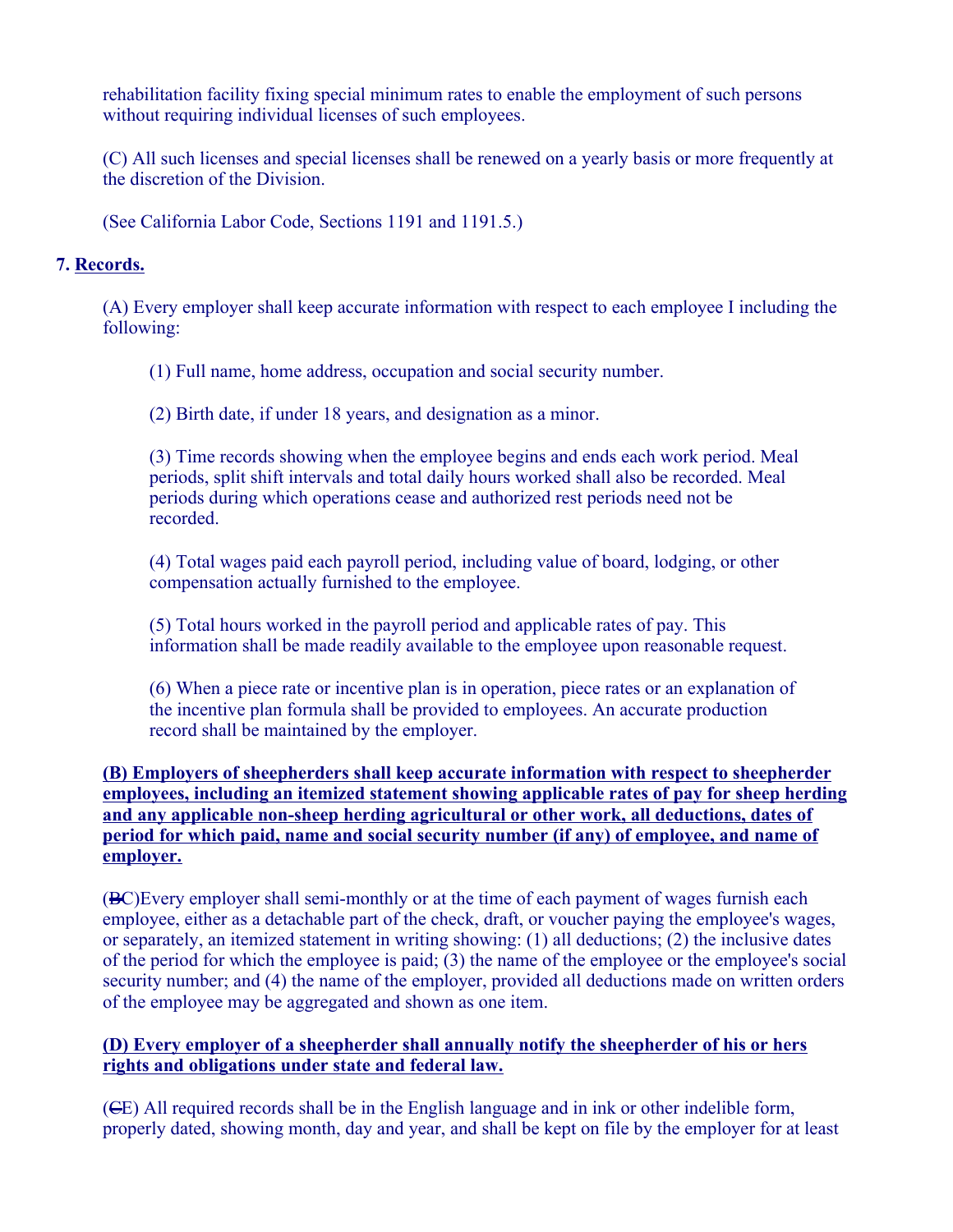three years at the place of employment or at a central location within the State of California. An employee's records shall be available for inspection by the employee upon reasonable request.

## **8. Cash Shortage and Breakage.**

No employer shall make any deduction from the wage or require any reimbursement from an employee for any cash shortage, breakage, or loss of equipment, unless it can be shown that the shortage, breakage, or loss is caused by a dishonest or willful act, or by the gross negligence of the employee.

### **9. Uniforms and Equipment.**

(A) When uniforms are required by the employer to be worn by the employee as a condition of employment, such uniforms shall be provided and maintained by the employer. The term "uniform" includes wearing apparel and accessories of distinctive design or color.

**NOTE:** This section shall not apply to protective apparel regulated by the Occupational Safety and Health Standards Board.

(B) When tools or equipment are required by the employer or are necessary to the performance of a job, such tools and equipment shall be provided and maintained by the employer, except that an employee whose wages are at least two (2) times the minimum wage provided herein may be required to provide and maintain hand tools and equipment customarily required by the trade or craft. This subsection (B) shall not apply to apprentices regularly indentured under the State Division of Apprenticeship Standards.

**NOTE:** This section shall not apply to protective equipment and safety devices on tools regulated by the Occupational Safety and Health Standards Board.

(C) A reasonable deposit may be required as security for the return of the items furnished by the employer under provisions of subsections (A) and (B) of this section upon issuance of a receipt to the employee for such deposit. Such deposits shall be made pursuant to Section 400 and following of the Labor Code or an employer with the prior written authorization of the employee may deduct from the employee's last check the cost of an item furnished pursuant to (A) and (B) above in the event said item is not returned. No deduction shall be made at any time for normal wear and tear. All items furnished by the employer shall be returned by the employee upon completion of the job.

## **10. Meals and Lodging**

(A) "Meal" means an adequate, well-balanced serving of a variety of wholesome, nutritious foods.

(B) "Lodging" means living accommodations available to the employee for full-time occupancy, which are adequate, decent, and sanitary according to usual and customary standards. Employees shall not be required to share a bed.

(C) Meals or lodging may not be credited against the minimum wage without a voluntary written agreement between the employer and the employee. When credit for meals or lodging is used to meet part of the employer's minimum wage obligation, the amounts so credited may not be more than the following: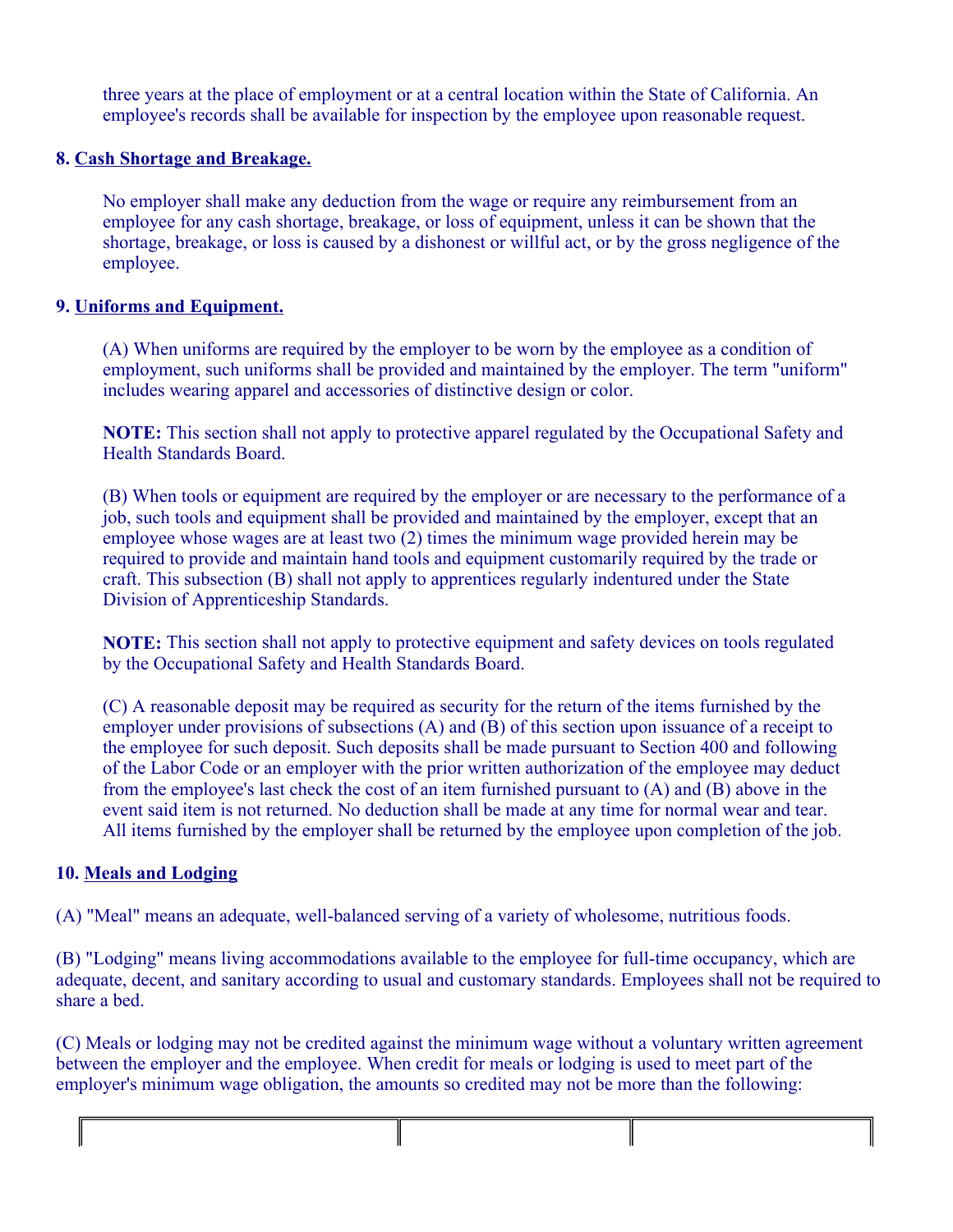| <b>Effective Dates:</b>                                                                                                                | January 1, 2001    | January 1, 2002    |
|----------------------------------------------------------------------------------------------------------------------------------------|--------------------|--------------------|
| <b>Lodging:</b>                                                                                                                        |                    |                    |
| Room occupied alone                                                                                                                    | \$29.40 per week   | \$31.75 per week   |
| Room shared                                                                                                                            | \$24.25 per week   | \$26.20 per week   |
| Apartment-two-thirds $(2/3)$ of<br>the ordinary rental value, and in<br>no event more than                                             | \$352.95 per month | \$381.20 per month |
| Where a couple are both<br>employed by the employer, two-<br>thirds $(2/3)$ of the ordinary rental<br>value, and in no event more than | \$522.10 per month | \$563.90 per month |
| <b>Meals:</b>                                                                                                                          |                    |                    |
| <b>Breakfast</b>                                                                                                                       | \$2.25             | \$2.45             |
| Lunch                                                                                                                                  | \$3.10             | \$3.35             |
| Dinner                                                                                                                                 | \$4.15             | \$4.50             |

(D) Meals, evaluated as part of the minimum wage, must be bona fide meals consistent with the employee's work shift. Deductions shall not be made for meals not received nor lodging not used.

(E) If, as a condition of employment, the employee must live at the place of employment or occupy quarters owned or under the control of the employer, then the employer may not charge rent in excess of the values listed herein.

**(F) Paragraphs (C), (D), and (E) above shall not apply to sheepherders. Every employer shall provide to each sheepherder not less than the minimum monthly meal and lodging benefits required to be provided by employers of sheepherders employed under the provisions of the H-2A program of the Immigration and Nationality Act [8 U.S.C Section 1101 et seq], or any successor provisions. Fixed Site Housing: A sheepherder not engaged in open range sheep herding, shall be provided with fixed site housing that complies with all the following standards and requirements** 

**(1) Toilets (which may include portable toilets) and bathing facilities (which may include a portable facility).** 

**(2) Heating (which may include a camp stove or other sources of heat).** 

**(3) Indoor Lighting.** 

**(4) Potable hot and cold water.** 

**(5) Cooking facilities and utensils.** 

**(6) Refrigeration for perishable foodstuffs (which may include ice chests, provided that ice is delivered to the sheepherder, as needed, to maintain a continuous temperature required to**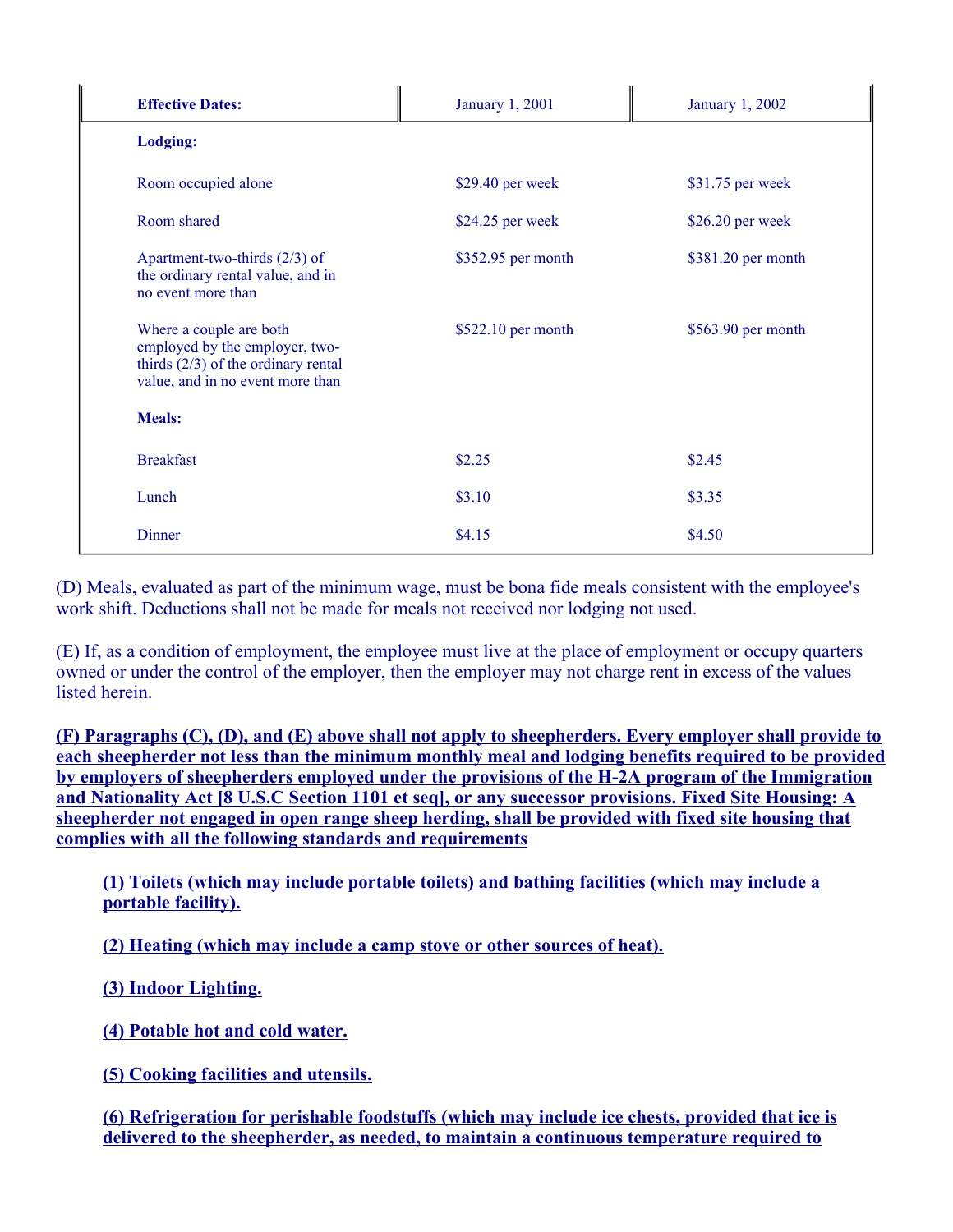**retard spoilage and assure food safety).** 

**(7) Fixed Site Housing Inspections: housing that is erected for sheepherders at fixed locations shall be annually inspected by the State of California Employment Development Department for compliance with Paragraph (F) of this section, unless the employer receives a statement in writing from the Employment Development Department that there are no such inspectors available.** 

(G**) Mobile Housing: When a sheepherder is engaged in open range sheep herding, the employer shall provide mobile housing that complies with all standards and inspection requirements prescribed for mobile sheepherder housing by the United States Department of Labor then in effect. Such housing shall be inspected and approved annually by an inspector from the Employment Development Department unless the employer receives a statement in writing from the Employment Development Department that there are no such inspectors available.** 

## **11. Meal Periods**

Every employer shall authorize and permit all employees after a work period of not more than five (5) hours to take a meal period of not less than thirty (30) minutes, except that when a work period of not more than six (6) hours will complete the day's work, the meal period may be waived by mutual consent of employer and employee. Unless the employee is relieved of all duty during a thirty (30) minute meal period, the meal period shall be considered an "on duty" meal period and counted as time worked. An "on duty" meal period shall be permitted only when the nature of the work prevents an employee from being relieved of all duty and when by written agreement between the parties an on-the-job paid meal period is agreed to.

## **12. Rest Periods**

Every employer shall authorize and permit all employees to take rest periods, which insofar as practicable shall be in the middle of each work period. The authorized rest period time shall be based on the total hours worked daily at the rate of ten (10) minutes net rest time per four (4) hours or major fraction thereof. However, a rest period need not be authorized for employees whose total daily work time is less than three and one-half (3 1/2) hours. Authorized rest period time shall be counted, as hours worked for which there shall be no deduction from wages.

## **13. Seats**

When the nature of the work reasonably permits the use of seats, suitable seats shall be provided for employees working on or at a machine.

## **14. Other Working Conditions Applicable To Sheepherders**

**Sheepherders shall be provided with all of the following at each work site:** 

**(A) Regular mail service, which, in the case of open range locations, shall mean mail delivery not less frequently than once every seven days.** 

**(B) An appropriate form of communication, including but not limited to a radio and/or telephone, which will allow sheepherders to communicate with employers, health care providers, and government regulators. Employers may charge sheepherders for all others**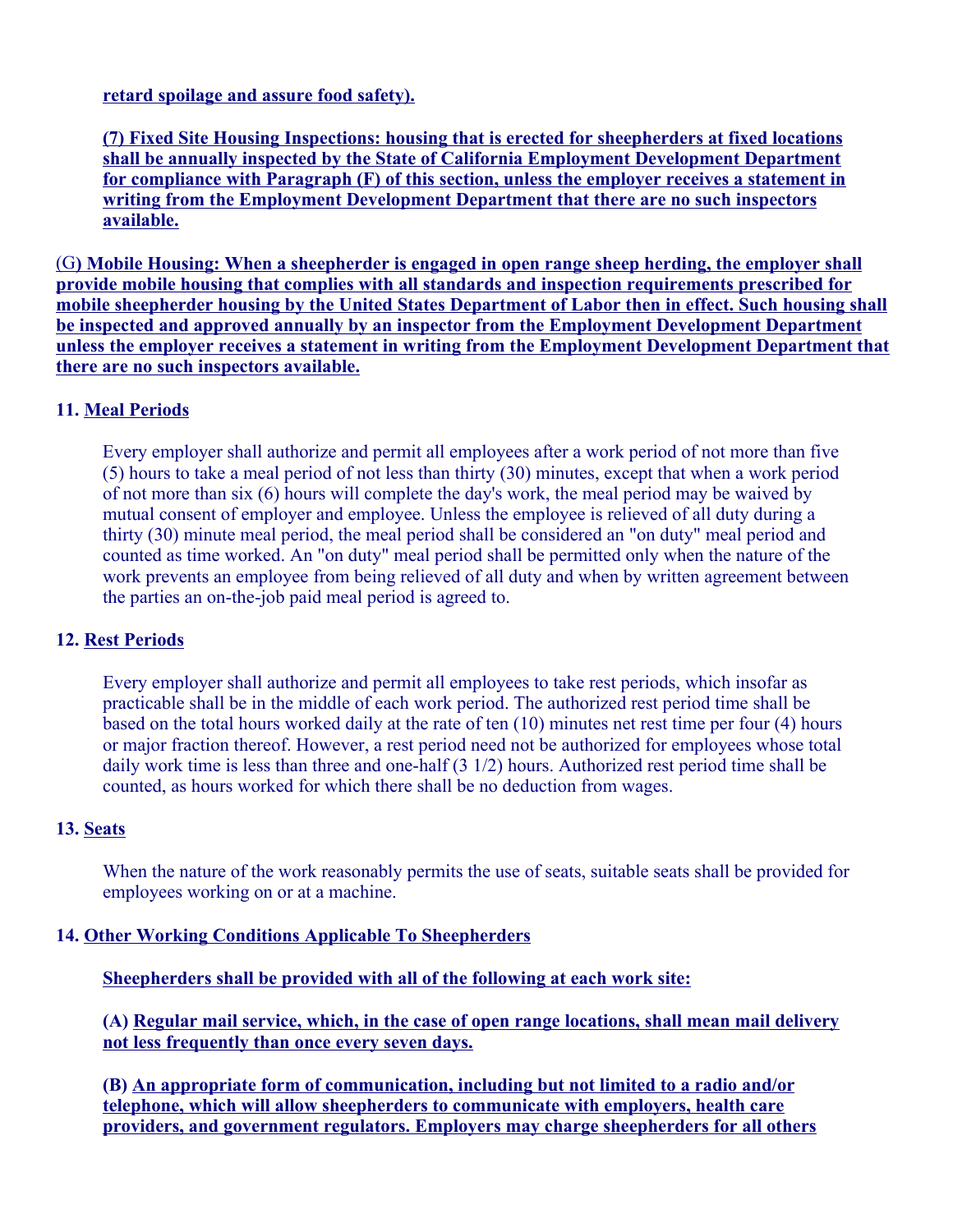**uses.** 

# **(C) Visitor access to fixed site housing and, when practicable to mobile housing.**

## **14.15. Exemptions**

If, in the opinion of the Division after due investigation, it is found that the enforcement of any provisions in Section 7, Records; Section 11, Meal Periods; Section 12, Rest Periods; or Section 13, Seats, would not materially affect the welfare or comfort of employees and would work an undue hardship on the employer, exemption may be made at the discretion of the Division. Such exemptions shall be in writing to be effective any may be revoked after reasonable notice is given in writing. Application for exemption shall be made by the employer or by the employee and/or the employee's representative to the Division in writing. A copy of the application is filed with the Division.

**15.16. Filing Reports** (See California Labor Code, Section 1174(a))

## **16.17. Inspection** (See California Labor Code, Section 1174)

## **17.18. Penalties** (See California Labor Code, Section 1199)

(A) In addition to any other civil penalties provided by law, any employer or any other person acting on behalf of the employer who violates, or causes to be violated, the provisions of this order, shall be subject to the civil penalty of:

(1) Initial Violation - - \$50.00 for each underpaid employee for each pay period during which the employee was underpaid in addition to an amount which is sufficient to recover unpaid wages.

(2) Subsequent Violations - - \$100.00 for each underpaid employee for each pay period during which the employee was underpaid in addition to an amount which is sufficient to recover unpaid wages**.** 

**(B) Any employer or any other person acting on behalf of the employer who employs sheepherders and who requires them to engage in non-sheep herding duties shall be subject to the following penalties:** 

**(1) Initial violations--a civil penalty of one week's pay computed on a basis of a 60 hour workweek and a wage of n less than the current minimum wage in effect.** 

**(2) Second vilolation--a civil penalty of one month's pay computed on a basis of a 252 hour month and a wage of no less than the current minimum wage in effect.** 

**(3) Third and subsequent violation--a civil penalty equal to the cost of the contract of the approved "H2A" job order.** 

(C) The affected employee shall receive payment of all wages recovered.

(D) The Labor Commissioner may also issue citations pursuant to Labor Code Section 1197.1 for payment of wages for overtime work in violation of this order.